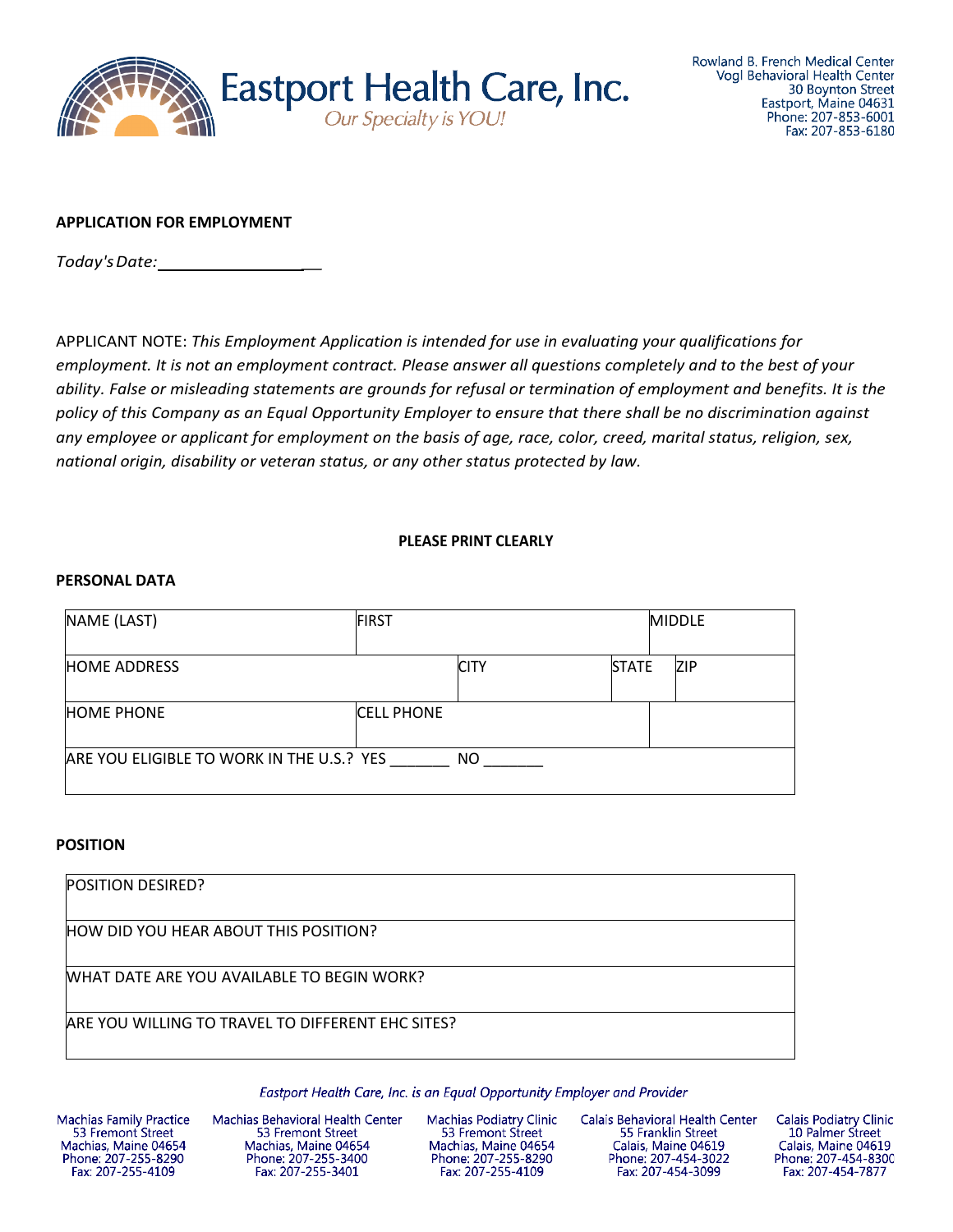

## **EMPLOYMENT HISTORY**

| PRESENT/LAST EMPLOYER COMPANY NAME |                        |               | <b>FROM</b> | TO |
|------------------------------------|------------------------|---------------|-------------|----|
|                                    | <b>COMPANY ADDRESS</b> |               |             |    |
|                                    | <b>PHONE NUMBER</b>    | POSITION HELD |             |    |
| <b>EMPLOYER</b>                    | <b>COMPANY NAME</b>    |               | <b>FROM</b> | TO |
|                                    | <b>COMPANY ADDRESS</b> |               |             |    |
|                                    | <b>PHONE NUMBER</b>    | POSITION HELD |             |    |
| <b>EMPLOYER</b>                    | <b>COMPANY NAME</b>    |               | <b>FROM</b> | TО |
|                                    | <b>COMPANY ADDRESS</b> |               |             |    |
|                                    | <b>PHONE NUMBER</b>    | POSITION HELD |             |    |
| <b>EMPLOYER</b>                    | <b>COMPANY NAME</b>    |               | <b>FROM</b> | ΙЮ |
|                                    | <b>COMPANY ADDRESS</b> |               |             |    |
|                                    | <b>PHONE NUMBER</b>    | POSITION HELD |             |    |
| <b>EMPLOYER</b>                    | <b>COMPANY NAME</b>    |               | <b>FROM</b> | TO |
|                                    | <b>COMPANY ADDRESS</b> |               |             |    |
|                                    | <b>PHONE NUMBER</b>    | POSITION HELD |             |    |

Eastport Health Care, Inc. is an Equal Opportunity Employer and Provider

Machias Family Practice<br>53 Fremont Street Machias, Maine 04654<br>Phone: 207-255-8290 Fax: 207-255-4109

Machias Behavioral Health Center 53 Fremont Street Machias, Maine 04654 Phone: 207-255-3400<br>Fax: 207-255-3401

**Machias Podiatry Clinic** 53 Fremont Street Machias, Maine 04654<br>Phone: 207-255-8290<br>Fax: 207-255-4109

Calais Behavioral Health Center 55 Franklin Street Calais, Maine 04619<br>Phone: 207-454-3022 Fax: 207-454-3099

Calais Podiatry Clinic 10 Palmer Street Calais, Maine 04619<br>Phone: 207-454-8300 Fax: 207-454-7877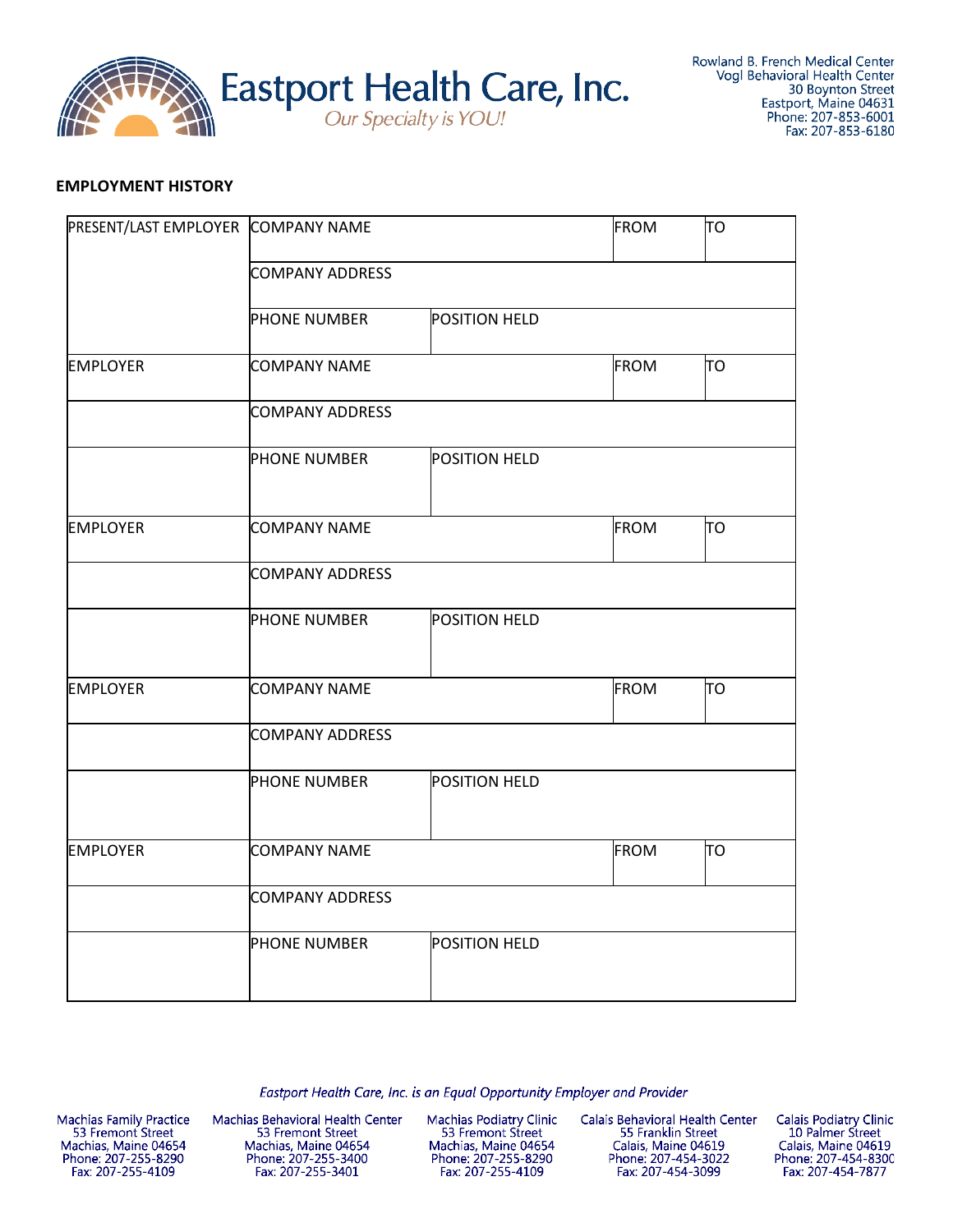

# **EDUCATION**

| <b>SCHOOL</b>       | NAME OF SCHOOL | <b>COURSE OF STUDY</b> | <b>DEGREE RECEIVED</b> |
|---------------------|----------------|------------------------|------------------------|
| <b>HIGH SCHOOL</b>  |                |                        |                        |
| <b>COLLEGE</b>      |                |                        |                        |
| <b>COLLEGE</b>      |                |                        |                        |
| <b>TRADE SCHOOL</b> |                |                        |                        |

#### **REFERENCES**

PLEASE PROVIDE THE NAMES OF THREE PROFESSIONAL REFERENCES.

| ADDRESS, PHONE, EMAIL | <b>YEARS</b>   |
|-----------------------|----------------|
|                       | ACQUAINTED     |
|                       |                |
|                       |                |
|                       |                |
|                       |                |
|                       |                |
|                       |                |
|                       |                |
|                       |                |
|                       |                |
|                       |                |
|                       | <b>COMPANY</b> |

Eastport Health Care, Inc. is an Equal Opportunity Employer and Provider

Machias Family Practice<br>53 Fremont Street Machias, Maine 04654 Phone: 207-255-8290 Fax: 207-255-4109

Machias Behavioral Health Center 53 Fremont Street Machias, Maine 04654 Phone: 207-255-3400 Fax: 207-255-3401

**Machias Podiatry Clinic** 53 Fremont Street Machias, Maine 04654 Phone: 207-255-8290<br>Fax: 207-255-4109

Calais Behavioral Health Center 55 Franklin Street Calais, Maine 04619<br>Phone: 207-454-3022 Fax: 207-454-3099

**Calais Podiatry Clinic** 10 Palmer Street Calais, Maine 04619<br>Phone: 207-454-8300 Fax: 207-454-7877